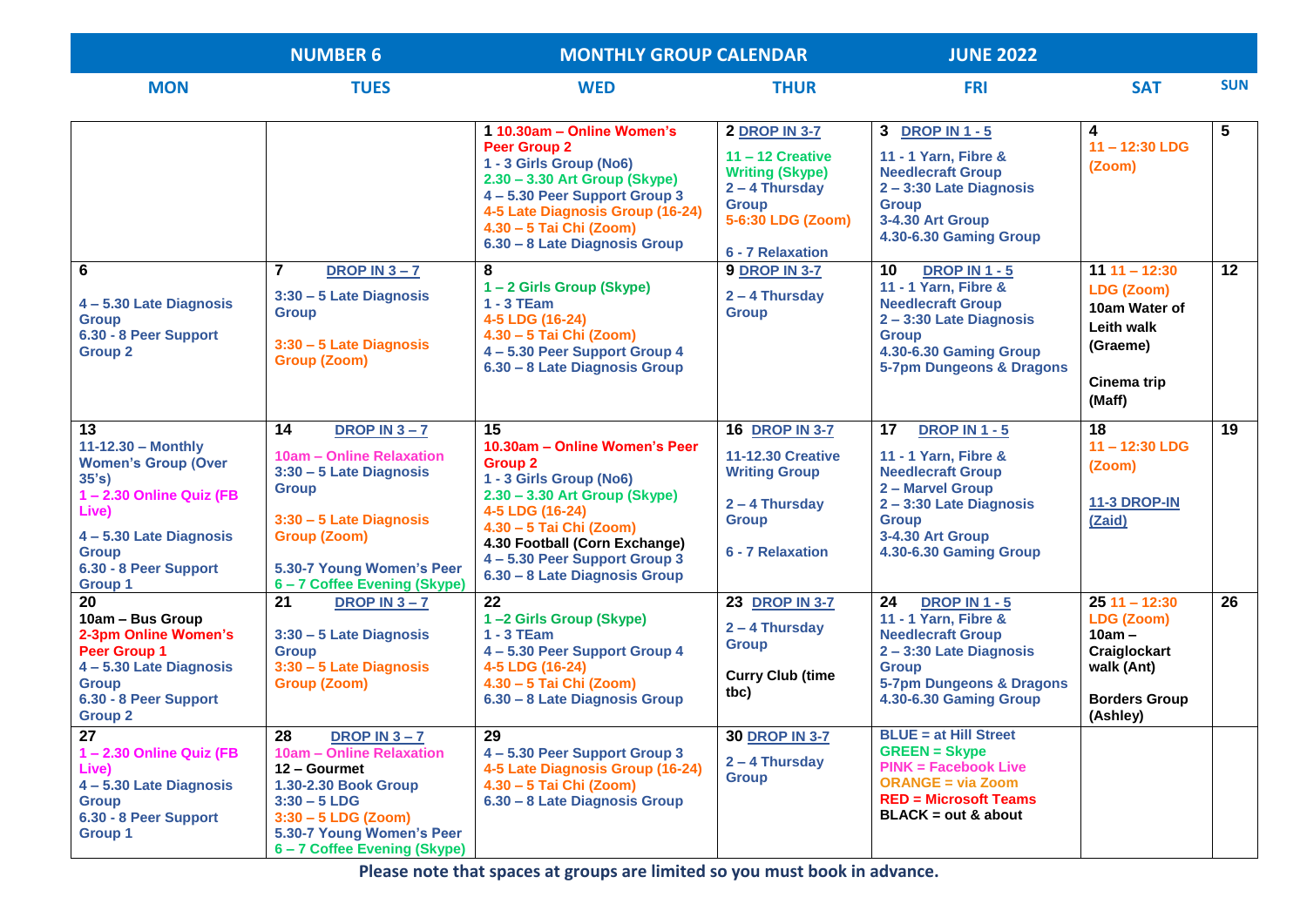| <b>Group/activity (in</b>     | <b>GROUP DESCRIPTIONS</b>                                                                                                                                                                                                                                                                                     |
|-------------------------------|---------------------------------------------------------------------------------------------------------------------------------------------------------------------------------------------------------------------------------------------------------------------------------------------------------------|
| alphabetical order)           |                                                                                                                                                                                                                                                                                                               |
| <b>Art Group</b>              | Meets online via Skype on the 1 <sup>st</sup> and 3 <sup>rd</sup> Wednesday of the month from 2.30-3.30pm and in person at Number 6 every other Friday from 3-                                                                                                                                                |
|                               | 4.30pm. The group provides the opportunity to meet other people to talk about arts and crafts that you enjoy and to participate in simple                                                                                                                                                                     |
|                               | drawing and painting exercises. For more information about the Skype group please contact Ashley: ashley.mclennan@aiscotland.org.uk                                                                                                                                                                           |
|                               | and for information about the in-person group contact Zaid: zaid.al-nayazi@aiscotland.org.uk                                                                                                                                                                                                                  |
| <b>Book Group</b>             | Meets from 1.30-2.30pm on the 4 <sup>th</sup> Tuesday of every month, in the training room at Hill Street. We choose a book to read each month,                                                                                                                                                               |
|                               | discuss that book during the group and then spend a bit of time considering the book for the next group. The group is currently full, but if                                                                                                                                                                  |
|                               | you are interested in joining, then let Matthew know (matthew.day@aiscotland.org.uk), as there may be remote options or you could be a                                                                                                                                                                        |
|                               | reserve for anyone not able to make it in any given month.<br>This is a closed group for people living in the Borders. The next meeting will be Saturday 25 <sup>th</sup> June. For more information please contact                                                                                           |
| <b>Borders Group</b>          | Ashley at: Ashley.mclennan@aiscotland.org.uk                                                                                                                                                                                                                                                                  |
| <b>Bus Group</b>              | This month the group will be on Monday 20 <sup>th</sup> June at and we will be completing the 23 route. We'll get a bus and short walk to Greenbank                                                                                                                                                           |
|                               | and take the 23 all the way to Trinity. Meet at Number 6 at 10am. For more details please contact Maff at: matthew.day@aiscotland.org.uk                                                                                                                                                                      |
| <b>Coffee Evening</b>         | Meets on Skype from 6-7pm on the 2 <sup>nd</sup> and 4 <sup>th</sup> Tuesday of the month. This is a safe and confidential space where we chat about how our                                                                                                                                                  |
| (online)                      | week has been, any worries we have and just about life in general. This is a closed group but please contact Zaid if you would like more                                                                                                                                                                      |
|                               | information: zaid.al-nayazi@aiscotland.org.uk                                                                                                                                                                                                                                                                 |
| <b>Creative Writing</b>       | We run an online group on the 1 <sup>st</sup> Thursday of the month and an in-person group at Number 6 on the 3 <sup>rd</sup> Thursday of the month. During the                                                                                                                                               |
|                               | session the staff facilitator leads one or two short writing exercises. We use prompts to come up with poems, prose and short stories and                                                                                                                                                                     |
|                               | participants are encouraged to read out their work if they feel comfortable doing so. For more information please contact Karina:                                                                                                                                                                             |
|                               | karina.williams@aiscotland.org.uk                                                                                                                                                                                                                                                                             |
| <b>Curry Club</b>             | This month's Curry Club will be on Thursday 23 <sup>rd</sup> June. Please email Andy at: andrew.horseman@aiscotland.org.uk) by 16 <sup>th</sup> June if you                                                                                                                                                   |
|                               | would like to come along. Andy will then make the necessary arrangements and finalise the booking. Numbers will still be limited so please                                                                                                                                                                    |
|                               | be aware that you will need confirmation from Andy that you have a place before coming along.                                                                                                                                                                                                                 |
| <b>Drop-ins</b>               | We are now open for drop-in on the following days & times: Tuesdays 3-7pm; Thursdays 3-7pm; Fridays 1-5pm, plus one Saturday per                                                                                                                                                                              |
|                               | month. Anyone registered with Number 6 is welcome to come along to the building to use the computer room, any meeting rooms that are                                                                                                                                                                          |
|                               | available at the time and the pool room on a Friday. If a room is free for use in drop-in times, the door will be open. There will be no access                                                                                                                                                               |
|                               | to the staff office. For more information, please speak to any member of staff.                                                                                                                                                                                                                               |
| <b>Dungeons &amp; Dragons</b> | This group is now meeting on the 2 <sup>nd</sup> & 4 <sup>th</sup> Friday of the month. Please email Mo for more information: mo.donnachie@aiscotland.org.uk                                                                                                                                                  |
| <b>Football</b>               | Meets on the 4 <sup>th</sup> Wednesday of the month at the World of Football, Corn Exchange. Meet outside the pitches at 4:20pm, for a 4:30pm start.                                                                                                                                                          |
|                               | Please email Maff if you would like to come along: matthew.day@aiscotland.org.uk                                                                                                                                                                                                                              |
| <b>Gaming Group</b>           | Takes place at Number 6 on Fridays 4.30-6.30pm. We have also set up a Discord group - this is the place to post questions and suggestions                                                                                                                                                                     |
|                               | or hang out and play remotely if you can't make it along in person. You can join the Discord with this link: https://discord.gg/M58yBFf4we                                                                                                                                                                    |
|                               | or you can email Mo at: mo.donnachie@aiscotland.org.uk for more information about joining the group.                                                                                                                                                                                                          |
| <b>Girls Group</b>            | Alternates between Skype and Number 6. Skype sessions are on the 2 <sup>nd</sup> & 4 <sup>th</sup> Wednesday of the month from 1-2pm and in-person sessions<br>are on the $1st$ and $3rd$ Wednesday from 1-3pm. The group provides the opportunity to chat with other autistic women, take part in activities |
|                               | and to build companionship. For more information please contact Kim for the No.6 groups: kim.maxwell@aiscotland.org.uk and Ashley for                                                                                                                                                                         |
|                               | the online sessions: ashley.mclennan@aiscotland.org.uk                                                                                                                                                                                                                                                        |
|                               |                                                                                                                                                                                                                                                                                                               |

**Please note that spaces at groups are limited so you must book in advance.**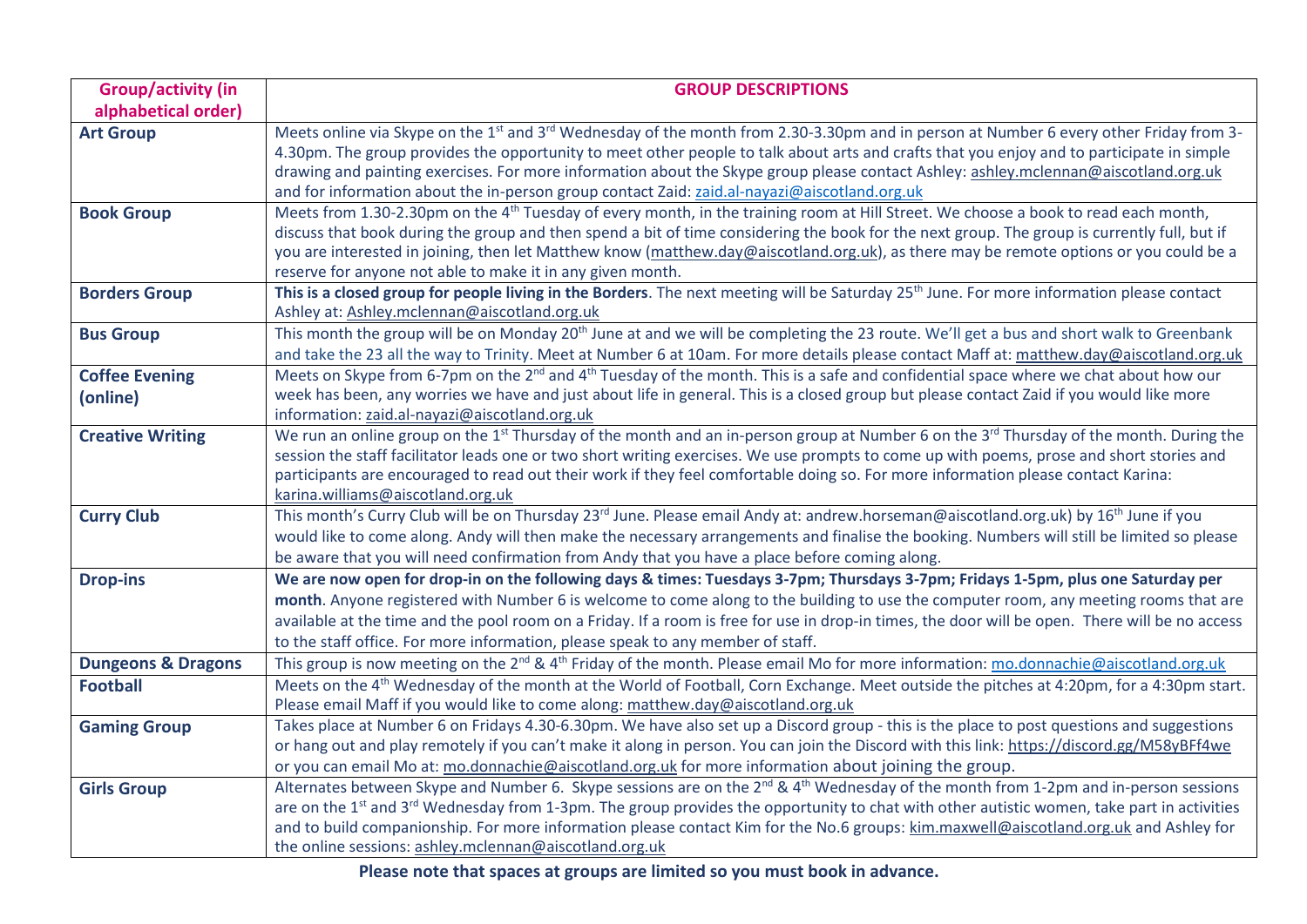| <b>Gourmet Club</b>         | This month the group will be going to Wingstop, St James Quarter. Meet at Number 6 at 12 noon. Please email Kim to book your place:                                           |
|-----------------------------|-------------------------------------------------------------------------------------------------------------------------------------------------------------------------------|
|                             | kim.maxwell@aiscotland.org.uk                                                                                                                                                 |
| <b>Late Diagnosis Group</b> | Late Diagnosis Group - Divided into 8 weekly sessions of 60-90mins, this is a discussion-based group to help you understand and adjust to                                     |
| (LDG)                       | your diagnosis, learn a bit about the history of autism, what it is, how it may (or may not) affect you and focus on developing your strengths                                |
|                             | and ameliorating your challenges.                                                                                                                                             |
|                             | Late Diagnosis Group - Women - This is a discussion based group to help you understand and adjust to your diagnosis, learn a bit about the                                    |
|                             | history of autism, what it is, how it may (or may not) affect you and focus on developing your strengths and ameliorating your challenges.                                    |
|                             | This is an LGBTQIA+ positive group and is primarily aimed at women and non-binary people who are comfortable in a space that centres the                                      |
|                             | experience of women.                                                                                                                                                          |
|                             | Late Diagnosis Group - 16-24 year olds - A new online Late Diagnosis course for young people.                                                                                 |
|                             | Please ask any member of staff for more information about any of the LDG groups.                                                                                              |
| <b>Marvel Group</b>         | A new group for Marvel fans aged 16-24. The next Marvel Discussion Group will be at Number 6 on Friday 17th June at 2pm. Please email                                         |
|                             | Maff if you would like to come along: matthew.day@aiscotland.org.uk                                                                                                           |
| <b>No6 TEam</b>             | Meets on the 2 <sup>nd</sup> and 4th Wednesday of the month from 1-3pm in the training room at Number 6. This is a group for Trans and non-binary                             |
| (Trans, Enby and More)      | people, as well as anyone questioning their gender. For more information please contact Mo: mo.donnachie@aiscotland.org.uk                                                    |
| <b>Peer Support</b>         | Monday (6:30pm) and Wednesdays (4pm) in the Training Room at Number 6. This social group is for anyone diagnosed autistic wishing to                                          |
|                             | chat with other autistics, in a space that is safe, non-judgemental, and all-inclusive. As this is a social group, topics of discussion are not                               |
|                             | decided beforehand, but emerge organically on the day. If you are interested in joining please email Karina at                                                                |
|                             | karina.williams@aiscotland.org.uk                                                                                                                                             |
| Quiz                        | Hosted through a closed group on Facebook on the second and fourth Monday of the month from 1pm to 2.30pm. Each quiz consists of 5                                            |
|                             | rounds containing 10 questions. Subjects for quiz rounds have been, but are not limited to, General Knowledge, Geography, Nature and the                                      |
|                             | Natural World, Food and Drink, Picture Rounds, Sci-fi and 80's pop. Suggestions for specific quiz rounds are always welcome. In order to                                      |
|                             | take part you will need a Facebook account and have contacted a member of staff to be added to the closed Facebook Quiz Group - from                                          |
|                             | there you can watch the quiz live. Past quizzes are stored in the Quiz Group section of The Number 6 Facebook page so you can go back and                                     |
|                             | a previous quiz at your own leisure. If you have any questions, or require more information, please contact Stew at                                                           |
|                             | stewart.campbell@aiscotland.org.uk                                                                                                                                            |
| <b>Relaxation Group</b>     | This relaxation session takes place on the 1 <sup>st</sup> & 3 <sup>rd</sup> Thursday of the month from 6-7pm at Number 6 (run by Zaid) and the 2nd & 4 <sup>th</sup> Tuesday |
|                             | from 10-10.30am on Facebook Live (run by Ashley). Staff read through a guided imagery script (e.g. walking you through a forest, floating on                                  |
|                             | a cloud, walking on a beach) or a progressive muscular relaxation which last 15 - 30 minutes. If you would like to join the in-person group                                   |
|                             | please contact Zaid: zaid.al-nayazi@aiscotland.org.uk Please note that the online group is open to anyone that is part of our private                                         |
|                             | Facebook Group, the Virtual Social Drop-In (see below).                                                                                                                       |
| Tai Chi (online)            | Takes place every Wednesday online via Zoom at either 4.30pm or 5pm depending on Andy's availability. This 30 minute session comprises                                        |
|                             | of warm up and warm down stretches, breathing exercises and a set of Tai Chi moves to combine breathing and movement. Contact Andy                                            |
|                             | to join the group or discuss it in more detail: andrew.horseman@aiscotland.org.uk                                                                                             |
| <b>Thursday Group</b>       | This discussion group is currently closed.                                                                                                                                    |
| <b>Virtual Drop-in</b>      | We have created a virtual social drop-in on Facebook for anyone who is registered with Number 6. This is a closed group where service                                         |
| (Facebook)                  | users can chat to each other, share tips on how to stay well and generally stay in touch. This is a closed group so please contact Karina to                                  |
|                             | request an invite: karina.williams@aiscotland.org.uk                                                                                                                          |
| <b>Women's Group (over</b>  | This group is for women over 35. We meet at Number 6 on the second Monday of the month and chat about how we are doing, share                                                 |
| 35's)                       | experiences and provide each other with peer support. For more information please email Karina: karina.williams@aiscotland.org.uk                                             |
|                             |                                                                                                                                                                               |

**Please note that spaces at groups are limited so you must book in advance.**